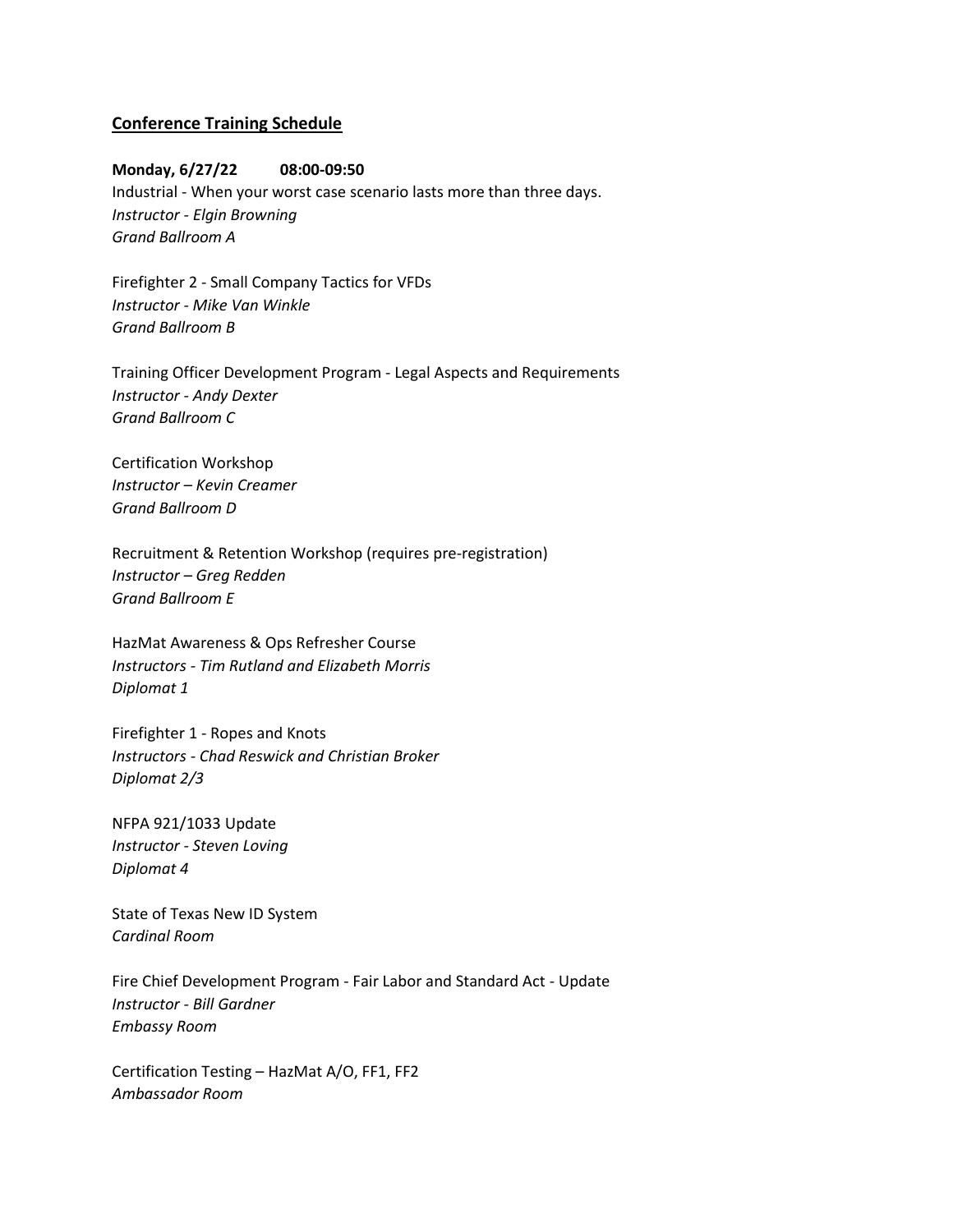### **Monday, 6/27/22 10:00-11:50**

Industrial - The Industrial Fire Chief and Company/Private EOC *Instructor - Elgin Browning & Dan Marberry Grand Ballroom A*

Wildland Firefighting - Structure Protection *Instructor - Mark Wobus Grand Ballroom B*

Training Officer Development Program - Philosophy and Leadership Principles *Instructor - Andy Dexter Grand Ballroom C*

New SFFMA Data System demonstration *Instructor – Derrell Beasley Grand Ballroom D*

Recruitment & Retention Workshop (requires online pre-registration) *Instructor – Greg Redden Grand Ballroom E*

HazMat Awareness & Ops Refresher Course *Instructors - Tim Rutland and Elizabeth Morris Diplomat 1*

Firefighter 1 - Ropes and Knots *Instructors - Chad Reswick and Christian Broker Diplomat 2/3*

Firefighter 1 - Search & Rescue *Instructor - Lee Hall Diplomat 4*

State of Texas New ID System *Cardinal Room*

Fire Chief Development Program - Fair Labor and Standard Act – Update *Instructor - Bill Gardner Embassy Room*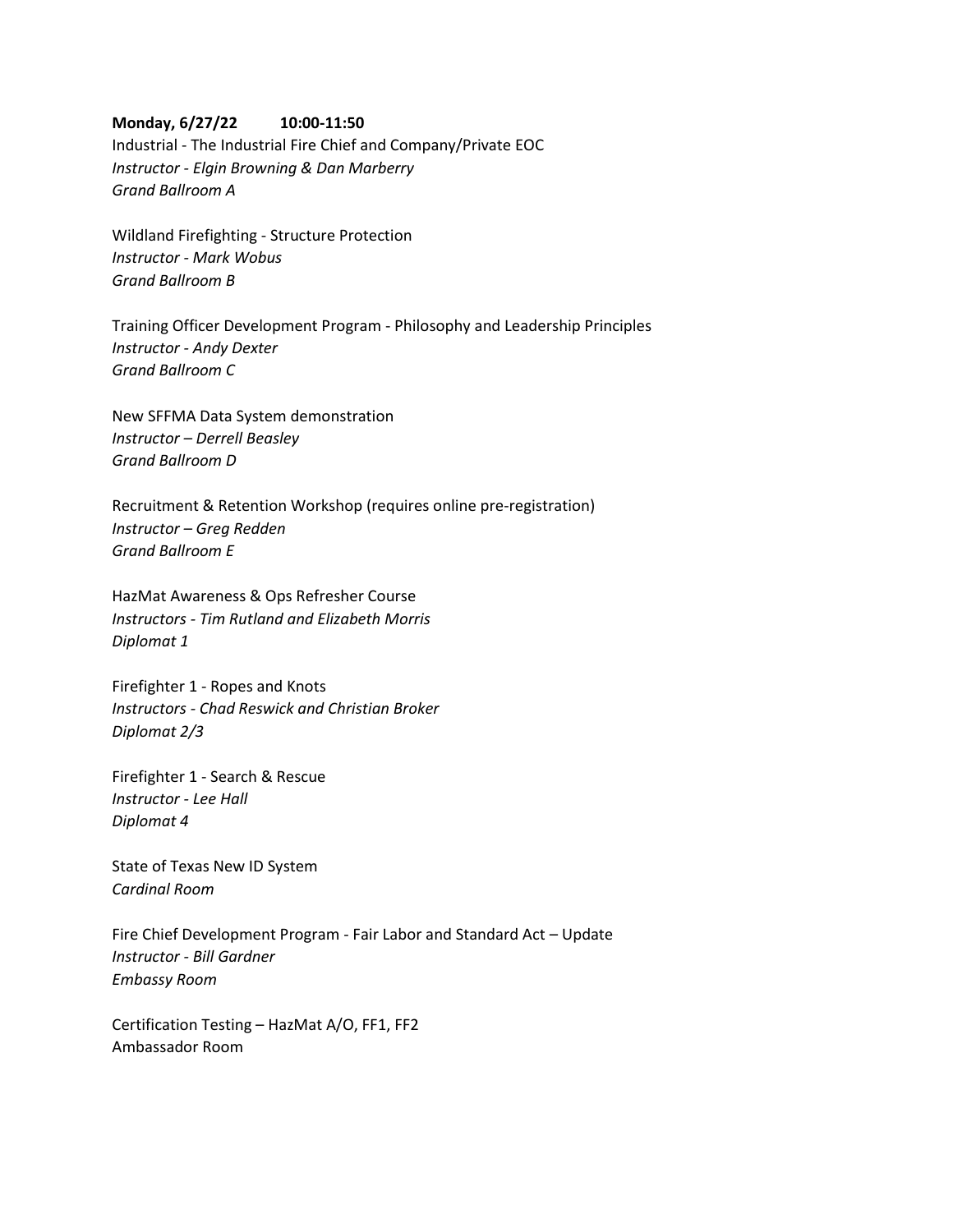### **Monday, 6/27/22 1:00-2:50**

Firefighting Foam, Where Are We At? *Instructors - Bob Royall and Mitch Hubert Grand Ballroom A*

Firefighter 2 - Fire Protection Systems (Part 1) *Instructor - Keith Tate Grand Ballroom B*

Training Officer Development Program – SFFMA New Data System demonstration *Instructor – Derrell Beasley Grand Ballroom C*

Texas Forest Service Grants Program *Instructor - Merrie Noak Grand Ballroom D*

Recruitment & Retention Workshop (requires online pre-registration) *Instructor – Greg Redden Grand Ballroom E*

HazMat Awareness & Ops Refresher Course *Instructors - Tim Rutland and Elizabeth Morris Diplomat 1*

Firefighter 1 - Fire Behavior *Instructor - Brian Scheffer Diplomat 2/3*

TCFP Health & Safety *TCFP Health & Safety Committee Diplomat 4*

State of Texas New ID System *Cardinal Room*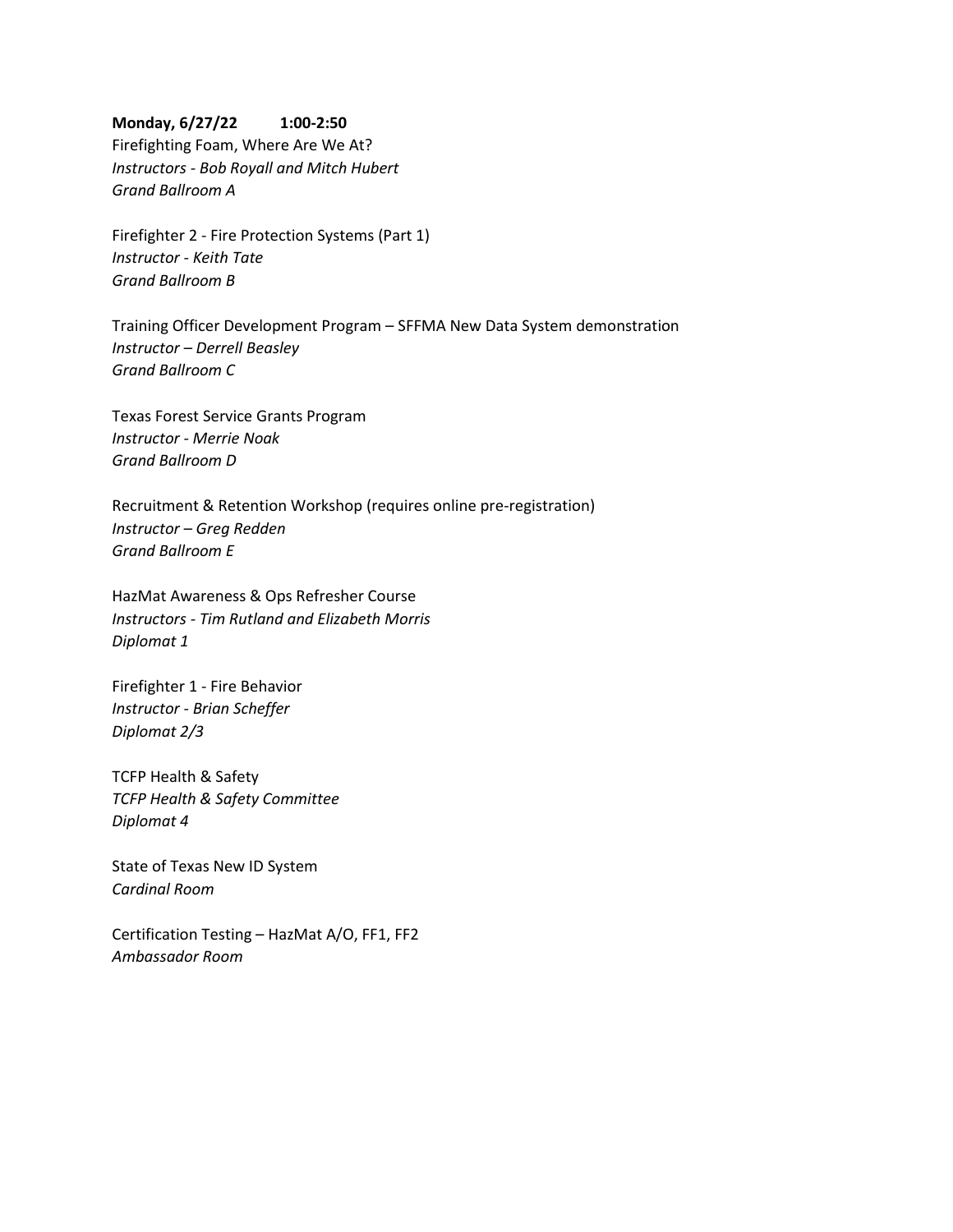### **Monday, 6/27/22 3:00-4:50**

Industrial/Firefighter2 - Pre-Incident Surveys *Instructors - Bob Royall and Mitch Hubert Grand Ballroom A*

Firefighter 2 - Fire Protection Systems (Part 2) *Instructor - Keith Tate Grand Ballroom B*

Training Officer Development Program – SFFMA New Data System demonstration *Instructor – Derrell Beasley Grand Ballroom C*

**TEEX** Cancer Awareness *Grand Ballroom D*

Recruitment & Retention Workshop (requires online pre-registration) *Instructor – Greg Redden Grand Ballroom E*

HazMat Awareness & Ops Refresher Course *Instructors - Tim Rutland and Elizabeth Morris Diplomat 1*

Fire Behavior (Dollhouse Burn) *Instructor - Mike Van Winkle Diplomat 2/3*

Health & Safety - Routine Incidents! *Instructor - Daniel DeYear Diplomat 4*

State of Texas New ID System *Cardinal Room*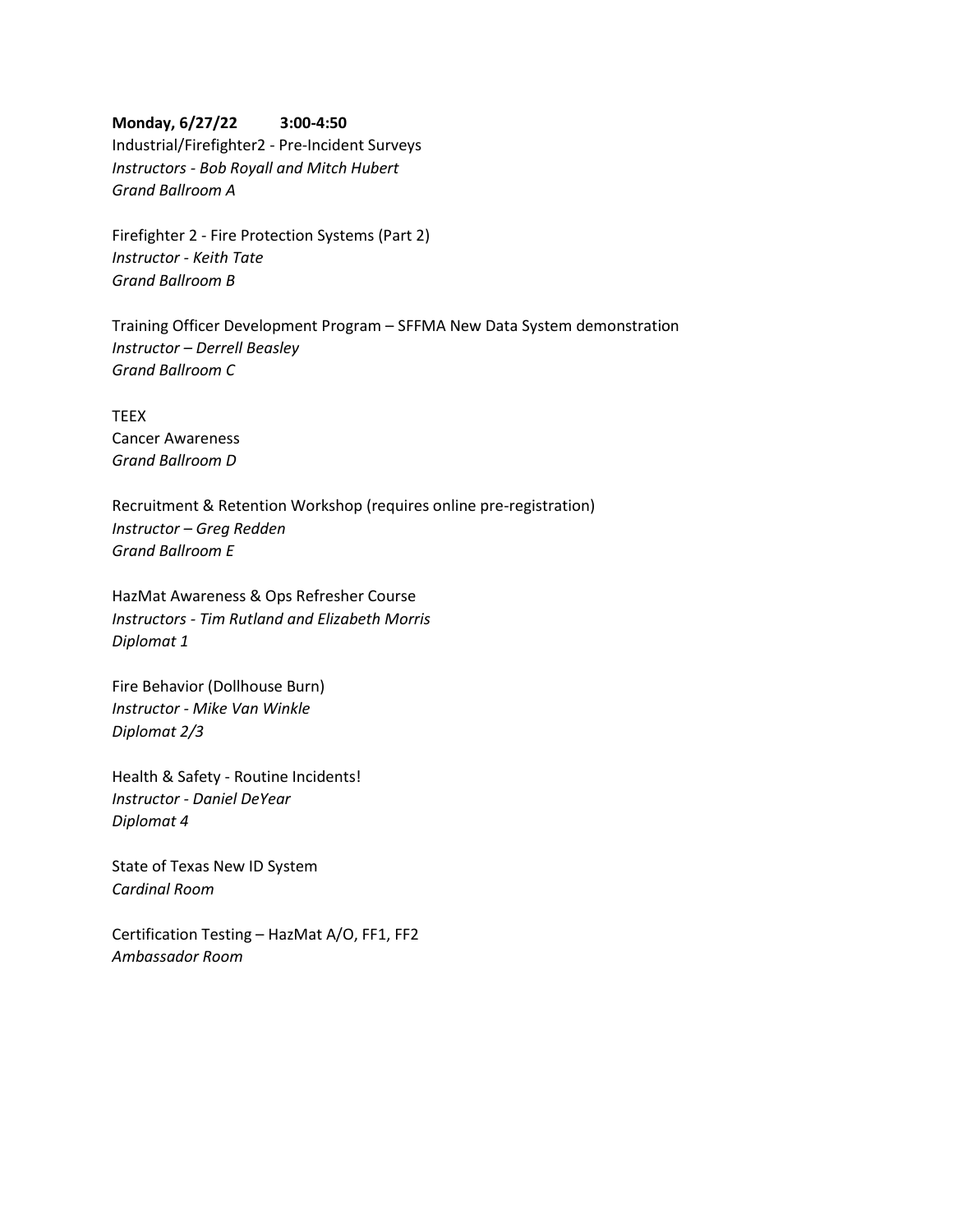# **Conference Training Schedule**

**Tuesday, 6/28/22 08:00-09:50** Industrial - NFPA Codes and Standards Update *Instructors - Gordan Lohmeyer and Nick Hickson Grand Ballroom A*

Firefighter 2 - Fire Incident Documentation (Part 1) *Instructor - Keith Tate Grand Ballroom B*

Training Officer Development Program - Training Program Goals, Plans, Policies, and Procedures *Instructor - Andy Dexter Grand Ballroom C*

Wildland FF - Wildland Size-Up and Tactical Decision Making *Josh Bardwell Grand Ballroom D*

Recruitment & Retention Workshop (requires online pre-registration) *Instructor – Greg Redden Grand Ballroom E*

HazMat Awareness & Ops Refresher Course *Instructors - Tim Rutland and Elizabeth Morris Diplomat 1*

Firefighter 1 - Fire Service Mission and Organization *Instructor - RJ Thomas Diplomat 2/3*

Health/Safety - Lessons Learned *Instructor - Brad Hargrove Diplomat 4*

State of Texas New ID System *Cardinal Room*

Fire Chief Development Program - TIFMAS *TIFMAS Committee Embassy Room*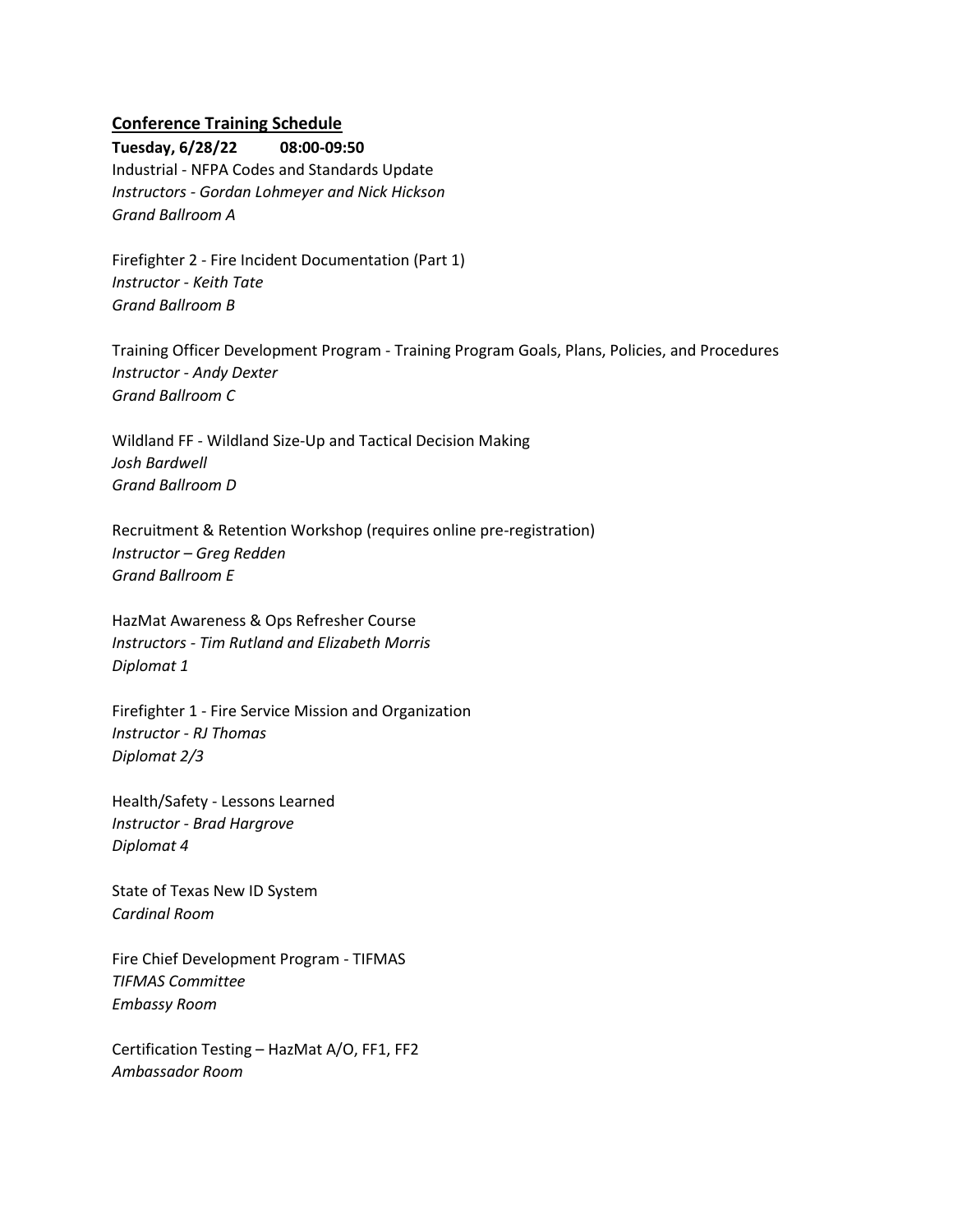#### **Tuesday, 6/28/22 10:00-11:50**

Industrial - Crisis Management in the Public/Private Partnership *Instructor – David Wade Grand Ballroom A*

Firefighter 2 - Fire Incident Documentation (Part 2) *Instructor - Keith Tate Grand Ballroom B*

Training Officer Development Program - Records and Retention Requirements *Instructor - Andy Dexter Grand Ballroom C*

New SFFMA Data System demonstration *Instructor – Derrell Beasley Grand Ballroom D*

Recruitment & Retention Workshop (requires online pre-registration) *Instructor – Greg Redden Grand Ballroom E*

HazMat Awareness & Ops Refresher Course *Instructors - Tim Rutland and Elizabeth Morris Diplomat 1*

Firefighter 1 - Incident Command System (Part 1) *Instructor - RJ Thomas Diplomat 2/3*

Firefighter 1 - Forcible Entry *Instructor - Lee Hall Diplomat 4*

State of Texas New ID System *Cardinal Room*

Fire Chief Development Program - Advocacy in Working with Elected Officials and Staff *Instructor - J. Pete Laney Embassy Room*